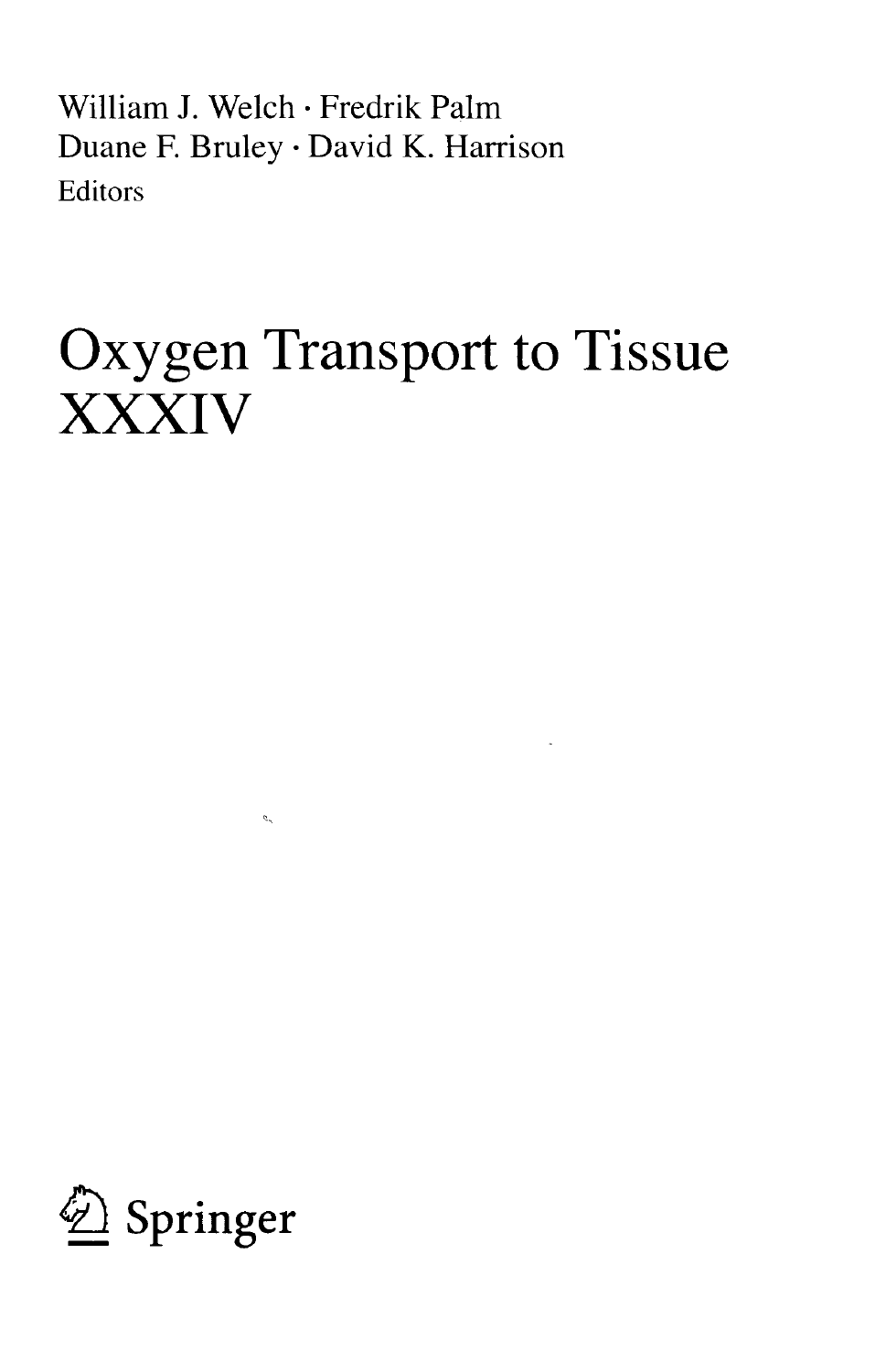## **Contents**

| $\mathbf{1}$ | <b>Effects of Experimentally Deviated Mandibular Position</b><br>Ai Amemiya, Tomotaka Takeda, Kazunori Nakajima,<br>Keiichi Ishigami, Takeo Tsujii, and Kaoru Sakatani                                                                                                                                      | -1 |
|--------------|-------------------------------------------------------------------------------------------------------------------------------------------------------------------------------------------------------------------------------------------------------------------------------------------------------------|----|
| $\mathbf{2}$ | <b>Kidney EPO Expression During Chronic</b><br>Girriso F. Benderro and Joseph C. LaManna                                                                                                                                                                                                                    | 9  |
| 3            | <b>Nature's "Silver Bullet" for Anticoagulation:</b><br>Mechanism of Zymogen Protein C to Activated Protein C<br>Duane F. Bruley and Michael B. Streiff                                                                                                                                                     | 15 |
| 4            | <b>Canonical Correlation Analysis in the Study</b><br>of Cerebral and Peripheral Haemodynamics<br><b>Interrelations with Systemic Variables in Neonates</b><br>Alexander Caicedo, Maria D. Papademetriou, Clare E. Elwell,<br>Aparna Hoskote, Martin J. Elliott. Sabine Van Huffel,<br>and Ilias Tachtsidis | 23 |
| 5            | <b>Blood Oxygen Level Dependent Magnetization</b><br>Kejia Cai, Mohammad Haris, Anup Singh, Lin Z. Li,<br>and Ravinder Reddy                                                                                                                                                                                | 31 |
| 6            | <b>Characterizing Prostate Tumor Mouse Xenografts</b><br>Kejia Cai, He N. Xu, Anup Singh. Mohammad Haris,<br>Ravinder Reddy, and Lin Z. Li                                                                                                                                                                  | 39 |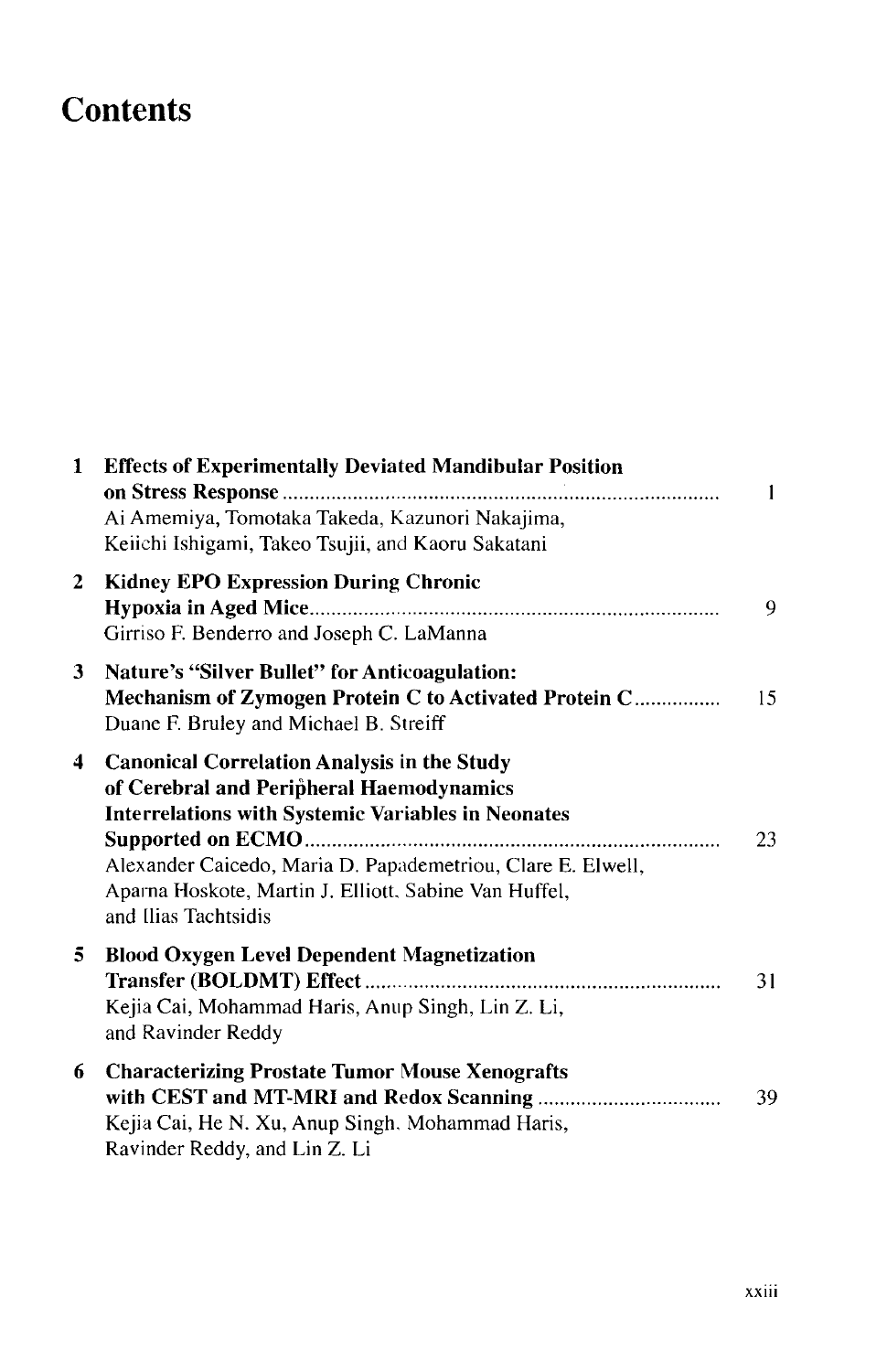| 7  | In Vitro Sirius Red Collagen Assay Measures the Pattern<br>Chun Chen, Shanmin Yang, Mei Zhang, Zhenhuan Zhang,<br>Bingrong Zhang, Deping Han, Jun Ma, Xiaohui Wang,<br>Jingshen Hong, Yansong Guo, Paul Okunieff, and Lurong Zhang                                       | 47       |
|----|--------------------------------------------------------------------------------------------------------------------------------------------------------------------------------------------------------------------------------------------------------------------------|----------|
| 8  | <b>Intravoxel Incoherent Motion MR Imaging</b><br>Per Eckerbom, Peter Hansell, Tomas Bjerner,<br>Fredrik Palm, Jan Weis, and Per Liss                                                                                                                                    | 55       |
| 9  | <b>Changes in Gastric Mucosa, Submucosa, and Muscularis</b><br>Elaine M. Fisher, Sheau Huey Chiu, and Joseph C. LaManna                                                                                                                                                  | 59       |
| 10 | Normobaric Hyperoxia Does Not Change Optical<br><b>Scattering or Pathlength but Does Increase Oxidised</b><br><b>Cytochrome c Oxidase Concentration in Patients</b><br>Arnab Ghosh, Ilias Tachtsidis, Christina Kolyva,<br>David Highton, Clare Elwell, and Martin Smith | 67       |
| 11 | Multi-frequency Forced Oscillation Technique<br><b>Using Impulse Oscillations: Can It Give Mechanical</b><br>Hiroshi Hamakawa, Hiroaki Sakai, Ayuko Takahashi,<br>Toru Bando, and Hiroshi Date                                                                           | ξ.<br>73 |
| 12 | <b>NIRS Measurements with Elite Speed Skaters:</b><br>Comparison Between the Ice Rink and the Laboratory<br>Catherine Hesford, Marco Cardinale, Stewart Laing,<br>and Chris E. Cooper                                                                                    | 81       |
| 13 | <b>Modelling Cerebrovascular Reactivity: A Novel</b><br>Near-Infrared Biomarker of Cerebral Autoregulation?<br>David Highton, Jasmina Panovska-Griffiths, Arnab Ghosh,<br>Ilias Tachtsidis, Murad Banaji, Clare Elwell, and Martin Smith                                 | 87       |
| 14 | Oxygen Delivery Deficit in Exercise with Rapid Ascent<br>Luke Holdsworth and Christopher Wolff                                                                                                                                                                           | 95       |
| 15 | <b>Oscillations in Cerebral Haemodynamics in Patients</b><br>Christina Kolyva, Hugh Kingston, Ilias Tachtsidis,<br>Sanjib Mohanty, Saroj Mishra, Rajya Patnaik,<br>Richard J. Maude, Arjen M. Dondorp, and Clare E. Elwell                                               | 101      |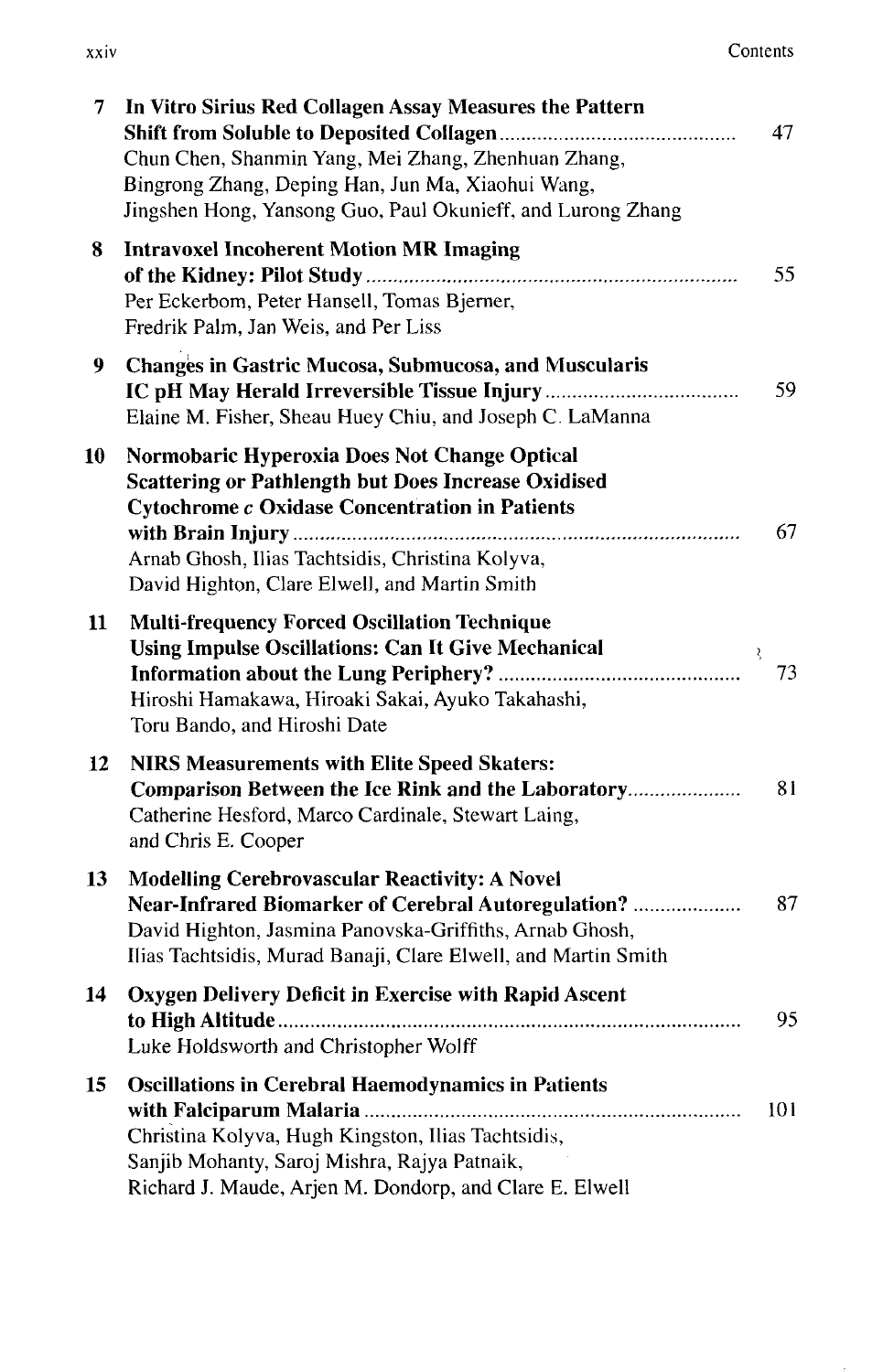Contents xxv

 $\sim 10^{-10}$ 

| 16 | <b>Effect of Spinal Anesthesia for Elective Cesarean</b><br><b>Section on Cerebral Blood Oxygenation Changes:</b><br>Comparison of Hyperbaric and Isobaric Bupivacaine<br>Yuko Kondo, Kaoru Sakatani, Noriya Hirose, Takeshi Maeda,<br>Jitsu Kato, Setsuro Ogawa, and Yoichi Katayama | 109 |
|----|---------------------------------------------------------------------------------------------------------------------------------------------------------------------------------------------------------------------------------------------------------------------------------------|-----|
| 17 | <b>DCX-Expressing Neurons Decrease in the Retrosplenial</b><br>Nobuo Kutsuna, Yoshihiro Murata, Takashi Eriguchi,<br>Yoshiyuki Takada, Hideki Oshima, Kaoru Sakatani,<br>and Yoichi Katayama                                                                                          | 115 |
| 18 | <b>Calibration and Validation Scheme for In Vivo</b><br>Maritoni Litorja, Robert Chang, Jeeseong Hwang,<br>David W. Allen, Karel Zuzak, Eleanor Wehner,<br>Sara Best, Edward Livingston, and Jeffrey Cadeddu                                                                          | 123 |
| 19 | <b>Considering the Vascular Hypothesis of Alzheimer's</b><br><b>Disease: Effect of Copper Associated Amyloid</b><br>Heather R. Lucas and Joseph M. Rifkind                                                                                                                            | 131 |
| 20 | The Role of Mitochondrial Proteomic Analysis<br>David Maguire, Bingrong Zhang, Amy Zhang,<br>Lurong Zhang, and Paul Okunieff                                                                                                                                                          | 139 |
| 21 | Alteration of Plasma Galactose/N-acetylgalactosamine<br>Jun Ma, Deping Han, Mei Zhang, Chun Chen,<br>Bingrong Zhang, Zhenhuan Zhang, Xiaohui Wang,<br>Shanmin Yang, Yansong Guo, Paul Okunieff,<br>and Lurong Zhang                                                                   | 147 |
| 22 | <b>Fibroblast Growth Factor-Peptide Promotes</b><br>Jun Ma, Yanqian Hou, Deping Han, Mei Zhang, Chun Chen,<br>Bingrong Zhang, Zhenhuan Zhang, Xiaohui Wang,<br>Shanmin Yang, Yansong Guo, Paul Okunieff, and Lurong Zhang                                                             | 155 |
| 23 | <b>Dynamic Two-Photon Imaging of Cerebral</b><br><b>Microcirculation Using Fluorescently Labeled</b><br>Kazuto Masamoto, Hiroshi Kawaguchi, Hiroshi Ito,<br>and Iwao Kanno                                                                                                            | 163 |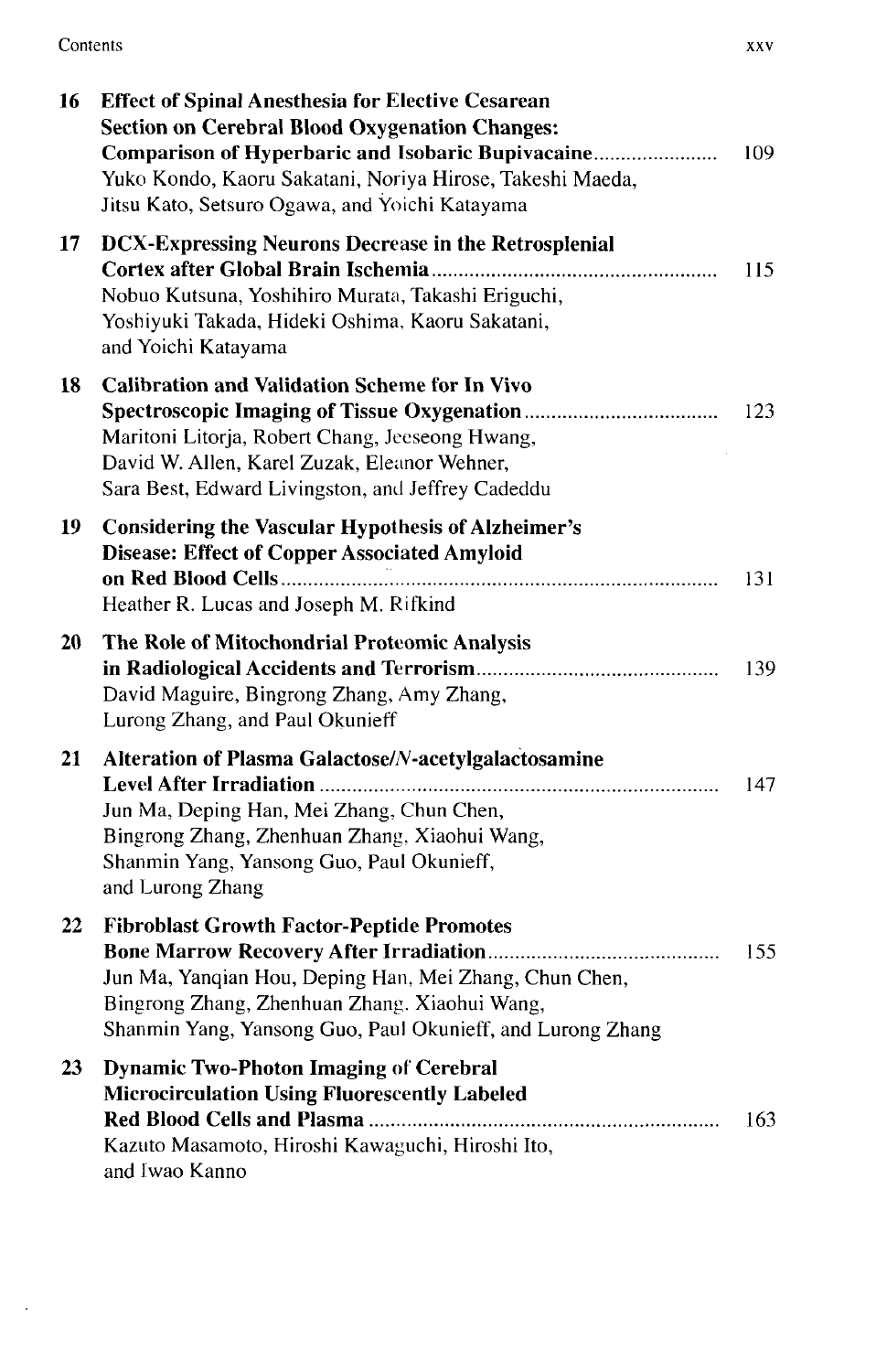| <b>XXVI</b> | Contents |
|-------------|----------|
|             |          |

 $\alpha_{\rm eff}$ 

 $\mathbf{u}$  .

 $\frac{1}{2}$ 

|  | ۰, |
|--|----|

| 24 | The Effect of Basic Assumptions on the Tissue Oxygen<br>Saturation Value of Near Infrared Spectroscopy<br>Andreas Jaakko Metz, Martin Biallas, Carmen Jenny,<br>Thomas Muehlemann, and Martin Wolf                                                 | 169 |
|----|----------------------------------------------------------------------------------------------------------------------------------------------------------------------------------------------------------------------------------------------------|-----|
| 25 | The Effect of Sudden Depressurization on Pilots<br>Thomas Muehlemann, Lisa Holper, Juergen Wenzel,<br>Martin Wittkowski, and Martin Wolf                                                                                                           | 177 |
| 26 | Hypoxia in the Diabetic Kidney Is Independent<br>Lina Nordquist, Per Liss, Angelica Fasching,<br>Peter Hansell, and Fredrik Palm                                                                                                                   | 185 |
| 27 | Tumor Oxygen Measurements and Personalized Medicine > 195<br>Paul Okunieff, Walter O'Dell, Mei Zhang, Lurong Zhang,<br>and David Maguire                                                                                                           |     |
| 28 | <b>Wavelet Cross-Correlation to Investigate Regional</b><br>Variations in Cerebral Oxygenation in Infants Supported<br>Maria Papademetriou, Ilias Tachtsidis, Martin J. Elliott,<br>Aparna Hoskote, and Clare E. Elwell                            | 203 |
| 29 | <b>Association of the Red Cell Distribution Width</b><br>Kushang V. Patel, Joy G. Mohanty, Bindu Kanapuru,<br>Charles Hesdorffer, William B. Ershler, and Joseph M. Rifkind                                                                        | 211 |
| 30 | <b>Kidney Function After In Vivo Gene Silencing</b><br>of Uncoupling Protein-2 in Streptozotocin-Induced<br>Malou Friederich Persson, William J. Welch,<br>Christopher S. Wilcox, and Fredrik Palm<br>کی                                           | 217 |
| 31 | <b>Adenosine A2 Receptor-Mediated Regulation of Renal</b><br><b>Hemodynamics and Glomerular Filtration Rate</b><br>Patrik Persson, Peter Hansell, and Fredrik Palm                                                                                 | 225 |
| 32 | <b>Can Mitochondrial Cytochrome Oxidase Mediate</b><br>Hypoxic Vasodilation Via Nitric Oxide Metabolism?<br>Zimei Rong, Murad Banaji, Tracy Moroz, and Chris E. Cooper                                                                             | 231 |
| 33 | <b>Effects of Occlusal Disharmony on Working Memory</b><br><b>Performance and Prefrontal Cortex Activity Induced</b><br>Kaoru Sakatani, Takeo Tsujii, Teruyasu Hirayama,<br>Youichi Katayama, Tomotaka Takeda, Ai Amemiya,<br>and Keiichi Ishigami | 239 |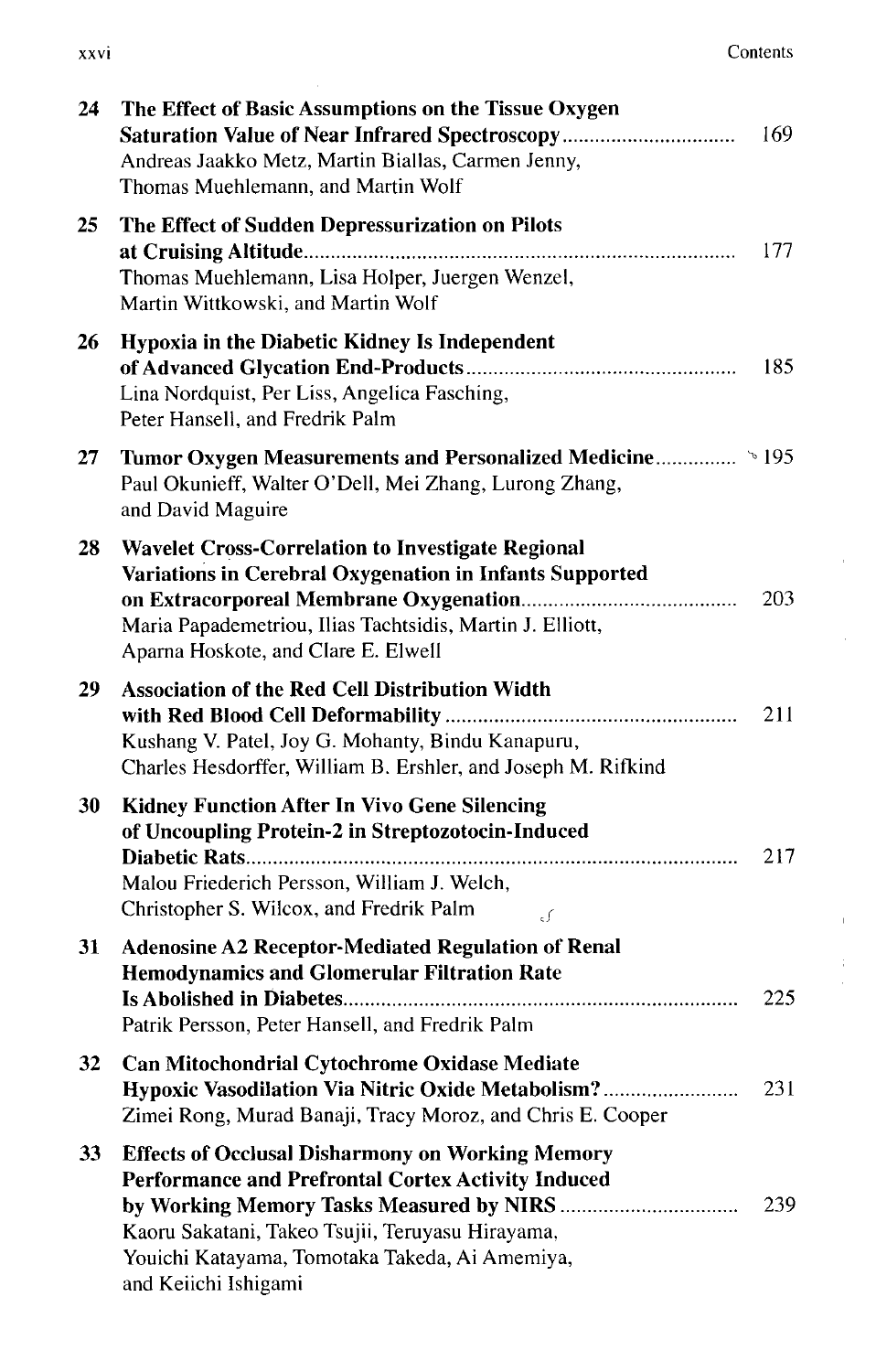| XXVII |
|-------|
|       |

| ۰ | --- | - | - |
|---|-----|---|---|

| 34 | Biological Maintenance of Distal Vein Arterialization<br>Tadahiro Sasajima and Tomiyasu Koyama                                                                                                                                                   | 245 |
|----|--------------------------------------------------------------------------------------------------------------------------------------------------------------------------------------------------------------------------------------------------|-----|
| 35 | <b>Bayesian STAI Anxiety Index Predictions Based</b><br>on Prefrontal Cortex NIRS Data for the Resting State<br>Masakaze Sato, Wakana Ishikawa. Tomohiko Suzuki,<br>Takashi Matsumoto, Takeo Tsujii, and Kaoru Sakatani                          | 251 |
| 36 | The Effect of Venous and Arterial Occlusion of the Arm<br>on Changes in Tissue Hemodynamics, Oxygenation,<br>Felix Scholkmann, Olaf Schraa, Roeland van Wijk,<br>and Martin Wolf                                                                 | 257 |
| 37 | <b>Metabolic Network Analysis of DB1 Melanoma Cells:</b><br>How Much Energy Is Derived from Aerobic Glycolysis?<br>A.A. Shestov, A. Mancuso, D.B. Leeper, and J.D. Glickson                                                                      | 265 |
| 38 | <b>Muscle Oxygen Saturation Heterogeneity Among Leg</b><br>Shun Takagi, Ryotaro Kime, Masatsugu Niwayama,<br>Norio Murase, and Toshihito Katsumura                                                                                               | 273 |
| 39 | PET Imaging of the Impact of Extracellular pH<br>and MAP Kinases on the p-Glycoprotein (Pgp) Activity<br>Oliver Thews, Wolfgang Dillenburg, Frank Rösch,<br>and Marco Fellner                                                                    | 279 |
| 40 | <b>Meconium and Transitional Stools May Cause Interference</b><br>with Near-Infrared Spectroscopy Measurements<br>of Intestinal Oxygen Saturation in Preterm Infants<br>Alecia Thompson, Paul Benni, Sara Seyhan,<br>and Richard Ehrenkranz<br>S | 287 |
| 41 | <b>Acute Effects of Physical Exercise on Prefrontal Cortex</b><br><b>Activity in Older Adults: A Functional Near-Infrared</b><br>Takeo Tsujii, Kazutoshi Komatsu, and Kaoru Sakatani                                                             | 293 |
| 42 | Blood Flow and Oxygenation Status of Prostate Cancers<br>Peter Vaupel and Debra K. Kelleher                                                                                                                                                      | 299 |
| 43 | Targeted Delivery of VEGF to Treat Myocardial Infarction<br>Bin Wang, Rabe'e Cheheltani, Jenna Rosano,<br>Deborah L. Crabbe, and Mohammad F. Kiani                                                                                               | 307 |
| 44 | <b>Magnetic Nanoparticles and Thermally Responsive</b><br>Polymer for Targeted Hyperthermia and Sustained<br>Sarah Y. Wang, Michelle C. Liu, and Kyung A. Kang                                                                                   | 315 |